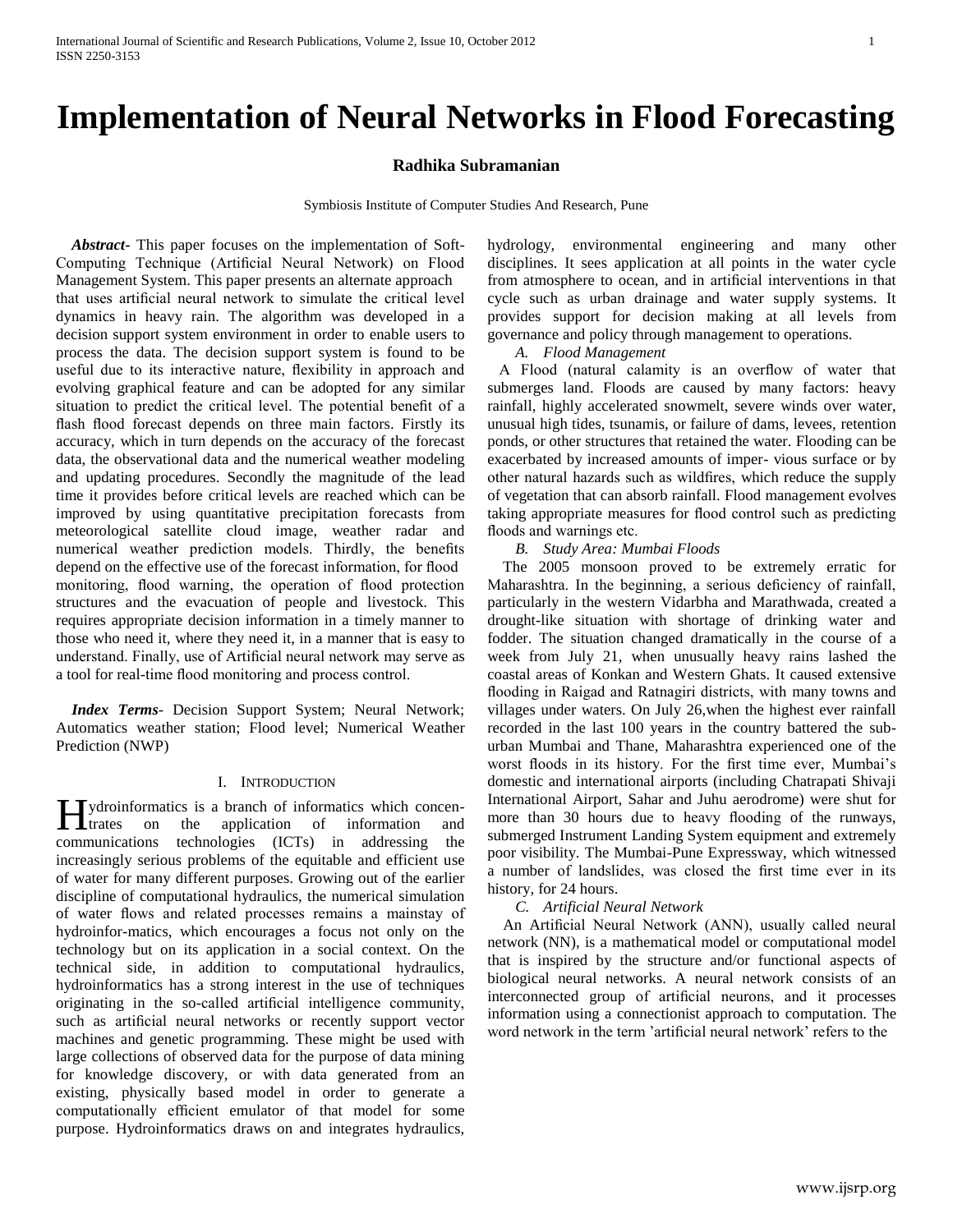

**Fig 1: Study Area**



# **Fig 2: Artificial Neural Network**

interconnections between the neurons in the different layers of each system. An example system has three layers. The first layer has input neurons, which send data via synapses to the second layer of neurons, and then via more synapses to the third layer of output neurons. More complex systems will have more layers of neurons with some having increased layers of input neurons and output neurons. The synapses store parameters called "weights" that manipulate the data in the calculations.

## II. IMPLEMENTATION OF NEURAL NETWORKS IN FORECASTING

## *A. Neural Networks*

 The ANN nodes in neighbouring layers are linked via weighted connections. The values of those weights can be adaptively modified during the process of training the network.

Shortly the Multi-Layer Perceptron network (see Figure 2) operates in the following way: signals Si  $(i=1,...N)$  from the input nodes (e.g. values of input variables normalized to 0-1 interval) are multiplied by proper weights wji  $(j = 1,...K)$ , connecting the neuron from which signal has been dispatched and a suitable neuron in the second layer. In the second layer the weighted sum of all the inputs are computed and then transformed by logistic function giving the output value of a neuron in the second layer. Afterwards the weighted signals zj (multiplied by proper weights vj), are transferred to the neuron of the third layer. In the neuron of the third layer the new weighted sum is computed and after de-normalization of the output, the sought (forecasted) value may be determined. This is a feed-forward network, which means that there is only one direction of the flow of information, from the input to the output layer.



**Fig 3: Estimation with ANN**

## *B. Automatic Weather Stations*

 An automatic weather station (AWS) is an automated version of the traditional weather station, either to save human labour or to enable measurements from remote areas. An AWS will typically consist of a weather-proof enclosure containing the data logger, rechargeable battery, telemetry (optional) and the meteorological sensors with an attached solar panel or wind turbine and mounted upon a mast. The specific configuration may vary due to the purpose of the system. The system may report in near real time via the Argos System and the Global Telecommunications System, or save the data for later recovery. In the past, automatic weather stations were often placed where electricity and communication lines were available. According to the article published on 30th June 2012, "An erratic monsoon coupled with not so accurate Met Department predictions has spurred the Maharashtra Government to accelerate the proposed installation of over 2,000 private Automatic Weather Stations (AWS) in the state."

# *C. Working*

 The purpose of this network consisting of AWSs (3 stations) is monitoring the amount of rainfall. Part of these Stations are equipped with meteorological sensors as temperature, relative humidity, windspeed /direction, solar radiation and this information is useful for making meteorological forecast that are